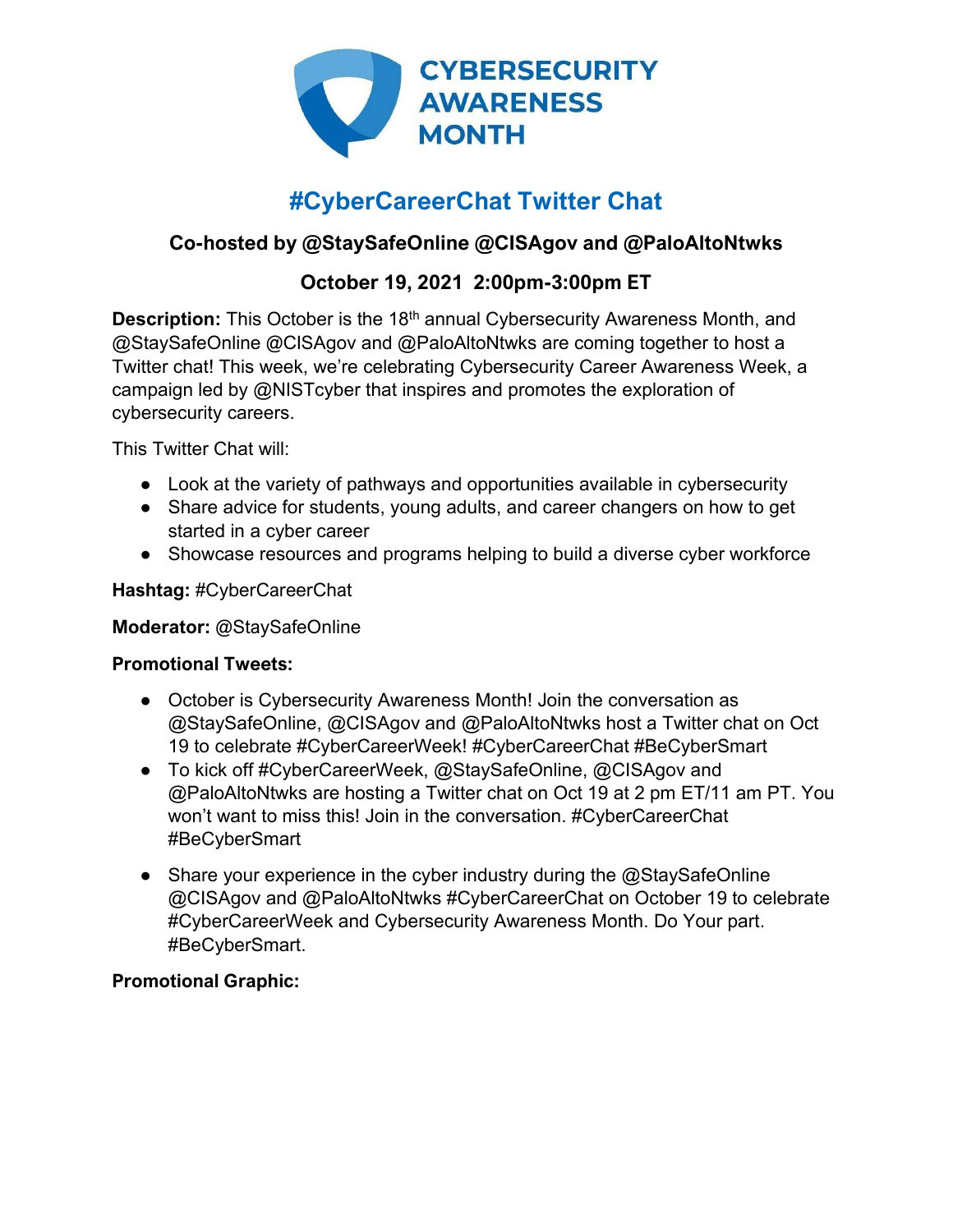

**Introduction: 2 pm EST/ 11am PST@StaySafeOnline:** Welcome to the #CyberCareerChat, in honor of #CyberCareerWeek! We are happy to be joined today by our co-hosts, @CISAgov and @PaloAltoNtwks! We have many amazing participants on today's chat, so please take a moment to introduce yourselves!

@PaloAltoNtwks: (Introduction)

@CISAgov: (Introduction)

@StaySafeOnline: Cybersecurity Career Awareness Week led by @NISTcyber is all about inspiring and promoting awareness & exploration of cybersecurity careers. In #CyberCareerWeek spirit, let's get started! #CyberCareerChat #BeCyberSmart

#### **Questions:**

**2:05 pm EST/11:05 am PST @StaySafeOnline: Q1**: Cyber careers are in high demand. Many are surprised at the different career opportunities in cybersecurity. What are some of those options? #CyberCareerChat #BeCyberSmart

**2:10 pm EST/11:10am PST @StaySafeOnline: Q2:** The number of trainings and certifications available in cybersecurity can be overwhelming. Where should you start? What kind of education is required for a cyber job? #CyberCareerChat #BeCyberSmart

**2:15 pm EST/11:15 am PST @StaySafeOnline: Q3:** What traits do you need to excel in a cybersecurity career? What hard or soft skills do employers look for when hiring? #CyberCareerChat #BeCyberSmart

**2:20 pm EST/11:20 am PST @StaySafeOnline: Q4:** The field of cybersecurity is diverse and requires a diverse talent pool. How can the cyber industry encourage diversity in its hiring practices? #CyberCareerChat #BeCyberSmart

**2:25 pm EST/11:25 am PST @StaySafeOnline: Q5:** Mentorships and networking can be great tools for emerging cyber professionals. What is the best way to connect with other cyber professionals? #CyberCareerChat #BeCyberSmart